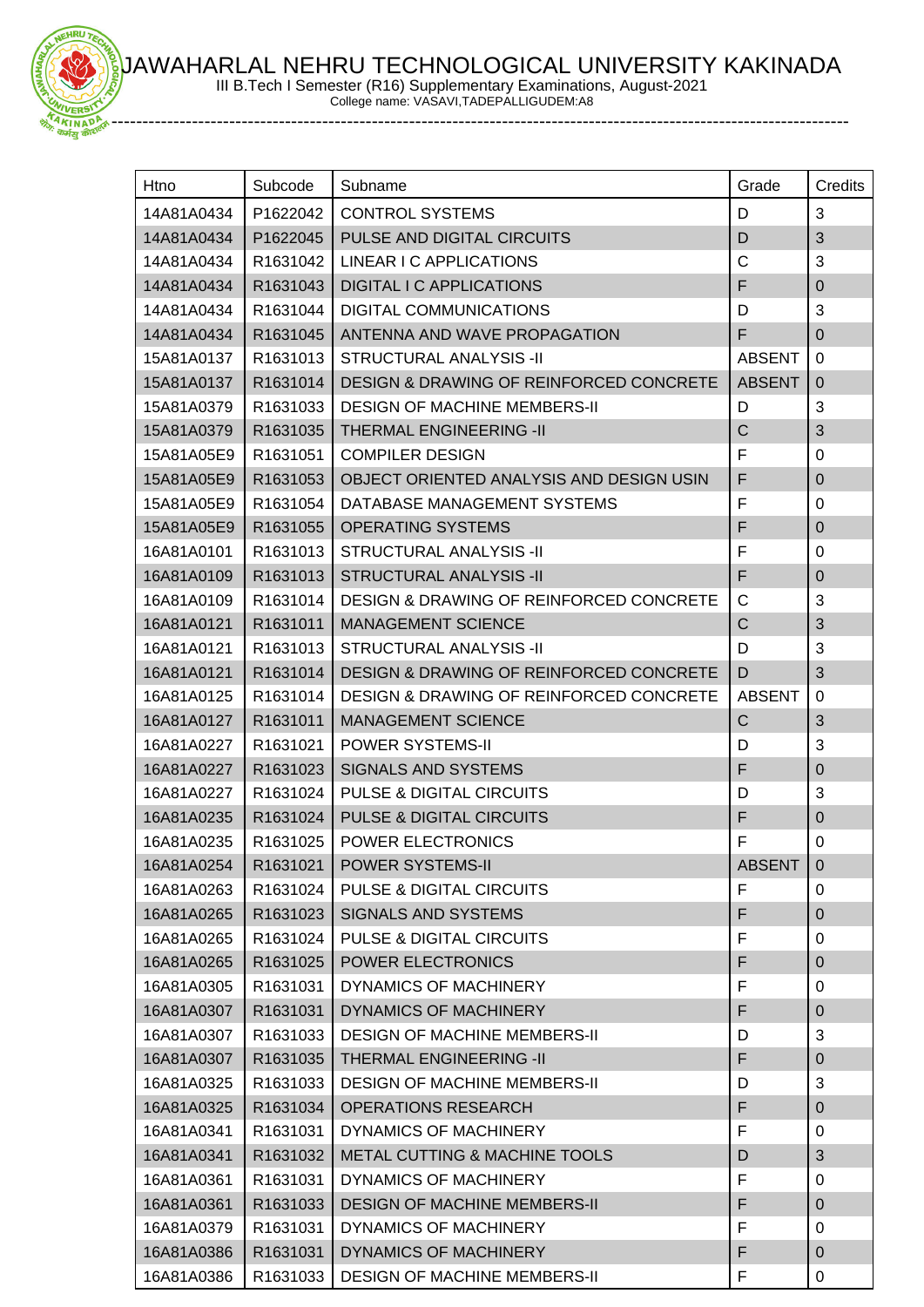| Htno       | Subcode  | Subname                                            | Grade         | Credits          |
|------------|----------|----------------------------------------------------|---------------|------------------|
| 16A81A0386 | R1631034 | <b>OPERATIONS RESEARCH</b>                         | D             | $\mathfrak{B}$   |
| 16A81A0386 | R1631035 | <b>THERMAL ENGINEERING -II</b>                     | D             | 3                |
| 16A81A0397 | R1631032 | METAL CUTTING & MACHINE TOOLS                      | D             | 3                |
| 16A81A03A6 | R1631031 | DYNAMICS OF MACHINERY                              | D             | 3                |
| 16A81A0420 | R1631045 | ANTENNA AND WAVE PROPAGATION                       | D             | 3                |
| 16A81A0440 | R1631045 | ANTENNA AND WAVE PROPAGATION                       | F             | 0                |
| 16A81A0446 | R1631041 | COMPUTER ARCHITECTURE AND ORGANIZATION             | <b>ABSENT</b> | $\mathbf 0$      |
| 16A81A0446 | R1631044 | <b>DIGITAL COMMUNICATIONS</b>                      | <b>ABSENT</b> | $\mathbf 0$      |
| 16A81A0446 | R1631045 | ANTENNA AND WAVE PROPAGATION                       | F             | $\boldsymbol{0}$ |
| 16A81A0465 | R1631042 | LINEAR I C APPLICATIONS                            | C             | 3                |
| 16A81A0466 | R1631043 | <b>DIGITAL I C APPLICATIONS</b>                    | F             | $\boldsymbol{0}$ |
| 16A81A0489 | R1631045 | ANTENNA AND WAVE PROPAGATION                       | F             | 0                |
| 16A81A0497 | R1631041 | COMPUTER ARCHITECTURE AND ORGANIZATION             | <b>ABSENT</b> | $\mathbf 0$      |
| 16A81A0497 | R1631044 | <b>DIGITAL COMMUNICATIONS</b>                      | <b>ABSENT</b> | 0                |
| 16A81A0497 | R1631045 | ANTENNA AND WAVE PROPAGATION                       | <b>ABSENT</b> | $\mathbf 0$      |
| 16A81A04B8 | R1631042 | LINEAR I C APPLICATIONS                            | F             | $\mathbf 0$      |
| 16A81A04B8 | R1631045 | ANTENNA AND WAVE PROPAGATION                       | F             | $\overline{0}$   |
| 16A81A04F0 | R1631042 | LINEAR I C APPLICATIONS                            | MP            | 0                |
| 16A81A04F0 | R1631043 | <b>DIGITAL I C APPLICATIONS</b>                    | <b>MP</b>     | $\mathbf 0$      |
| 16A81A04F0 | R1631044 | <b>DIGITAL COMMUNICATIONS</b>                      | MP            | $\mathbf 0$      |
| 16A81A04F0 | R1631045 | ANTENNA AND WAVE PROPAGATION                       | MP            | $\mathbf 0$      |
| 16A81A04F4 | R1631041 | COMPUTER ARCHITECTURE AND ORGANIZATION             | <b>ABSENT</b> | 0                |
| 16A81A04F4 | R1631042 | LINEAR I C APPLICATIONS                            | <b>ABSENT</b> | $\mathbf 0$      |
| 16A81A04F4 | R1631043 | DIGITAL I C APPLICATIONS                           | F             | 0                |
| 16A81A04F4 | R1631044 | <b>DIGITAL COMMUNICATIONS</b>                      | F             | $\mathbf 0$      |
| 16A81A04F4 | R1631045 | ANTENNA AND WAVE PROPAGATION                       | F             | 0                |
| 16A81A04G1 | R1631043 | <b>DIGITAL I C APPLICATIONS</b>                    | D             | 3                |
| 16A81A04G1 | R1631045 | ANTENNA AND WAVE PROPAGATION                       | F             | 0                |
| 16A81A04G7 | R1631042 | LINEAR I C APPLICATIONS                            | D             | $\sqrt{3}$       |
| 16A81A04G7 | R1631043 | DIGITAL I C APPLICATIONS                           | F             | 0                |
| 16A81A04G7 | R1631045 | ANTENNA AND WAVE PROPAGATION                       | F             | $\mathbf 0$      |
| 16A81A0564 | R1631055 | <b>OPERATING SYSTEMS</b>                           | D             | 3                |
| 16A81A0585 | R1631055 | <b>OPERATING SYSTEMS</b>                           | F             | $\boldsymbol{0}$ |
| 16A81A05F7 | R1631051 | <b>COMPILER DESIGN</b>                             | D             | 3                |
| 16A81A05F7 | R1631053 | OBJECT ORIENTED ANALYSIS AND DESIGN USIN           | D             | $\mathfrak{B}$   |
| 16A81A05F7 | R1631055 | <b>OPERATING SYSTEMS</b>                           | D             | 3                |
| 16A85A0205 | R1631028 | ELECTRICAL MEASUREMENTS LABORATORY                 | $\mathsf C$   | $\overline{2}$   |
| 17A81A0110 | R1631013 | STRUCTURAL ANALYSIS -II                            | F             | 0                |
| 17A81A0110 | R1631014 | <b>DESIGN &amp; DRAWING OF REINFORCED CONCRETE</b> | D             | $\sqrt{3}$       |
| 17A81A0124 | R1631013 | <b>STRUCTURAL ANALYSIS -II</b>                     | C             | 3                |
| 17A81A0124 | R1631014 | DESIGN & DRAWING OF REINFORCED CONCRETE            | D             | 3                |
| 17A81A0127 | R1631014 | <b>DESIGN &amp; DRAWING OF REINFORCED CONCRETE</b> | F             | 0                |
| 17A81A0128 | R1631011 | <b>MANAGEMENT SCIENCE</b>                          | <b>ABSENT</b> | $\overline{0}$   |
| 17A81A0128 | R1631013 | <b>STRUCTURAL ANALYSIS -II</b>                     | <b>ABSENT</b> | 0                |
| 17A81A0128 | R1631014 | DESIGN & DRAWING OF REINFORCED CONCRETE            | <b>ABSENT</b> | $\mathbf 0$      |
| 17A81A0202 | R1631024 | <b>PULSE &amp; DIGITAL CIRCUITS</b>                | D             | 3                |
| 17A81A0206 | R1631021 | <b>POWER SYSTEMS-II</b>                            | F             | $\boldsymbol{0}$ |
| 17A81A0208 | R1631023 | SIGNALS AND SYSTEMS                                | C             | 3                |
| 17A81A0219 | R1631024 | <b>PULSE &amp; DIGITAL CIRCUITS</b>                | F             | $\boldsymbol{0}$ |
| 17A81A0226 | R1631021 | POWER SYSTEMS-II                                   | F             | 0                |
| 17A81A0226 | R1631023 | <b>SIGNALS AND SYSTEMS</b>                         | F             | $\mathbf{0}$     |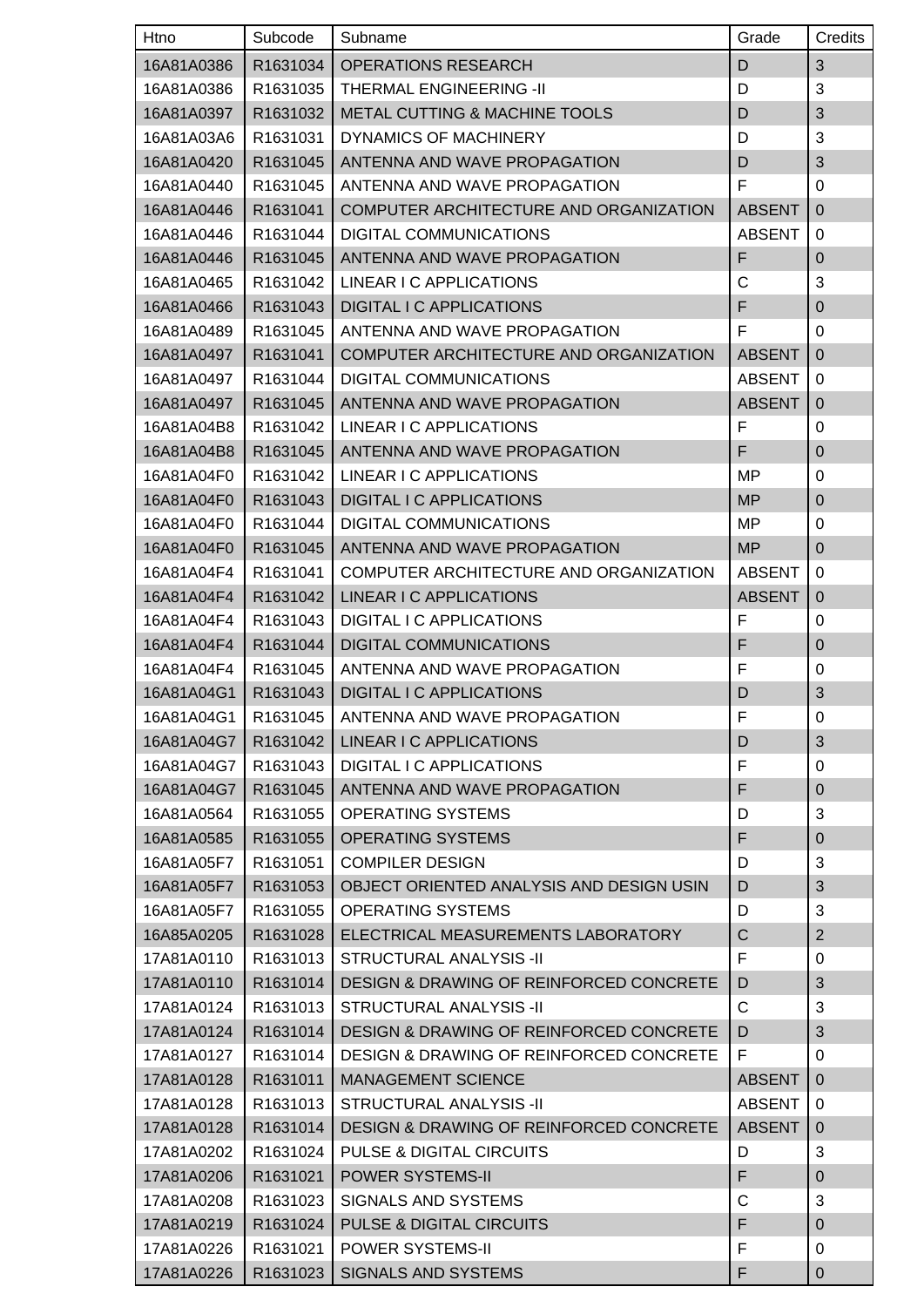| Htno       | Subcode  | Subname                                  | Grade         | Credits        |
|------------|----------|------------------------------------------|---------------|----------------|
| 17A81A0226 | R1631024 | PULSE & DIGITAL CIRCUITS                 | F             | 0              |
| 17A81A0226 | R1631025 | POWER ELECTRONICS                        | F             | $\mathbf 0$    |
| 17A81A0231 | R1631021 | POWER SYSTEMS-II                         | F             | $\Omega$       |
| 17A81A0231 | R1631025 | POWER ELECTRONICS                        | <b>ABSENT</b> | $\mathbf 0$    |
| 17A81A0239 | R1631021 | <b>POWER SYSTEMS-II</b>                  | F             | 0              |
| 17A81A0251 | R1631021 | POWER SYSTEMS-II                         | D             | 3              |
| 17A81A0255 | R1631021 | <b>POWER SYSTEMS-II</b>                  | F             | 0              |
| 17A81A0255 | R1631023 | <b>SIGNALS AND SYSTEMS</b>               | F             | $\mathbf 0$    |
| 17A81A0255 | R1631024 | <b>PULSE &amp; DIGITAL CIRCUITS</b>      | F             | $\Omega$       |
| 17A81A0258 | R1631021 | POWER SYSTEMS-II                         | <b>ABSENT</b> | $\mathbf 0$    |
| 17A81A0258 | R1631024 | <b>PULSE &amp; DIGITAL CIRCUITS</b>      | F             | 0              |
| 17A81A0260 | R1631024 | <b>PULSE &amp; DIGITAL CIRCUITS</b>      | F             | $\pmb{0}$      |
| 17A81A0260 | R1631025 | POWER ELECTRONICS                        | C             | 3              |
| 17A81A0273 | R1631024 | <b>PULSE &amp; DIGITAL CIRCUITS</b>      | F             | $\pmb{0}$      |
| 17A81A0274 | R1631023 | <b>SIGNALS AND SYSTEMS</b>               | D             | 3              |
| 17A81A0274 | R1631024 | <b>PULSE &amp; DIGITAL CIRCUITS</b>      | D             | 3              |
| 17A81A0301 | R1631032 | <b>METAL CUTTING &amp; MACHINE TOOLS</b> | D             | $\mathfrak{S}$ |
| 17A81A0305 | R1631034 | <b>OPERATIONS RESEARCH</b>               | F             | $\pmb{0}$      |
| 17A81A0305 | R1631035 | THERMAL ENGINEERING -II                  | C             | 3              |
| 17A81A0307 | R1631031 | <b>DYNAMICS OF MACHINERY</b>             | F             | $\mathbf 0$    |
| 17A81A0307 | R1631032 | <b>METAL CUTTING &amp; MACHINE TOOLS</b> | F             | 0              |
| 17A81A0307 | R1631033 | <b>DESIGN OF MACHINE MEMBERS-II</b>      | F             | $\mathbf{0}$   |
| 17A81A0307 | R1631034 | <b>OPERATIONS RESEARCH</b>               | D             | 3              |
| 17A81A0307 | R1631035 | THERMAL ENGINEERING -II                  | D             | 3              |
| 17A81A0307 | R1631036 | THEORY OF MACHINES LAB                   | Α             | $\overline{2}$ |
| 17A81A0313 | R1631031 | <b>DYNAMICS OF MACHINERY</b>             | F             | $\pmb{0}$      |
| 17A81A0313 | R1631032 | <b>METAL CUTTING &amp; MACHINE TOOLS</b> | F             | $\pmb{0}$      |
| 17A81A0313 |          | R1631033   DESIGN OF MACHINE MEMBERS-II  | F             | $\overline{0}$ |
| 17A81A0316 | R1631035 | THERMAL ENGINEERING -II                  | F             | 0              |
| 17A81A0318 | R1631033 | <b>DESIGN OF MACHINE MEMBERS-II</b>      | <b>ABSENT</b> | $\mathbf 0$    |
| 17A81A0318 | R1631035 | THERMAL ENGINEERING -II                  | F             | 0              |
| 17A81A0322 | R1631033 | <b>DESIGN OF MACHINE MEMBERS-II</b>      | D             | 3              |
| 17A81A0322 | R1631035 | THERMAL ENGINEERING -II                  | F             | 0              |
| 17A81A0323 | R1631033 | <b>DESIGN OF MACHINE MEMBERS-II</b>      | F             | $\mathbf 0$    |
| 17A81A0323 | R1631035 | THERMAL ENGINEERING -II                  | C             | 3              |
| 17A81A0324 | R1631031 | DYNAMICS OF MACHINERY                    | <b>ABSENT</b> | 0              |
| 17A81A0324 | R1631033 | <b>DESIGN OF MACHINE MEMBERS-II</b>      | F             | 0              |
| 17A81A0324 | R1631035 | <b>THERMAL ENGINEERING -II</b>           | F             | $\mathbf 0$    |
| 17A81A0328 | R1631031 | DYNAMICS OF MACHINERY                    | <b>ABSENT</b> | 0              |
| 17A81A0328 | R1631032 | METAL CUTTING & MACHINE TOOLS            | <b>ABSENT</b> | $\mathbf 0$    |
| 17A81A0328 | R1631033 | <b>DESIGN OF MACHINE MEMBERS-II</b>      | ABSENT        | 0              |
| 17A81A0328 | R1631035 | THERMAL ENGINEERING -II                  | <b>ABSENT</b> | $\mathbf 0$    |
| 17A81A0330 | R1631035 | THERMAL ENGINEERING -II                  | C             | 3              |
| 17A81A0331 | R1631033 | <b>DESIGN OF MACHINE MEMBERS-II</b>      | $\mathsf{C}$  | 3              |
| 17A81A0336 | R1631033 | <b>DESIGN OF MACHINE MEMBERS-II</b>      | D             | 3              |
| 17A81A0336 | R1631035 | <b>THERMAL ENGINEERING -II</b>           | $\mathsf C$   | $\sqrt{3}$     |
| 17A81A0337 | R1631031 | DYNAMICS OF MACHINERY                    | D             | 3              |
| 17A81A0337 | R1631035 | <b>THERMAL ENGINEERING -II</b>           | D             | $\mathfrak{S}$ |
| 17A81A0348 | R1631031 | DYNAMICS OF MACHINERY                    | D             | 3              |
| 17A81A0352 | R1631035 | THERMAL ENGINEERING -II                  | <b>ABSENT</b> | $\overline{0}$ |
| 17A81A0364 | R1631031 | DYNAMICS OF MACHINERY                    | F             | 0              |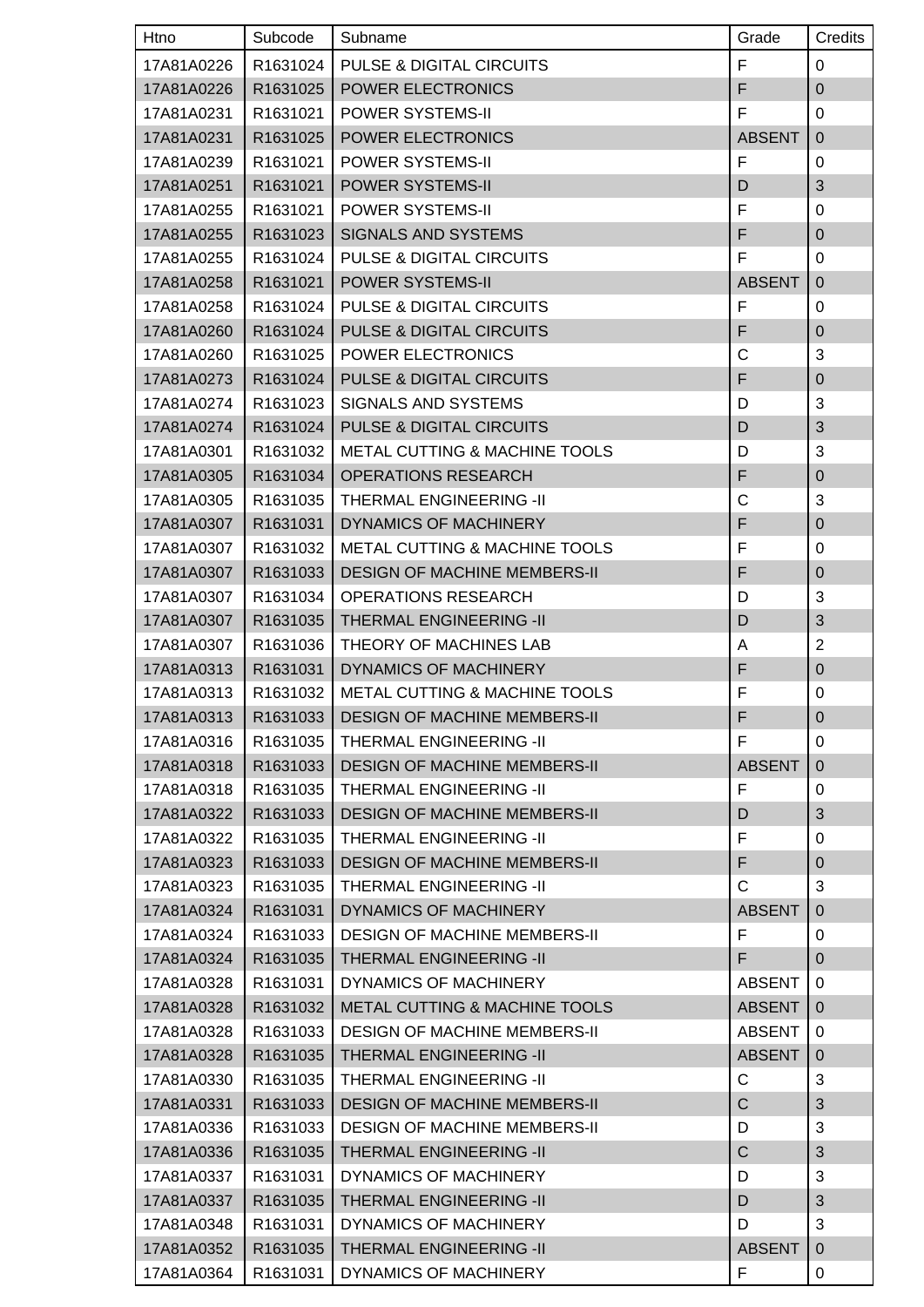| Htno       | Subcode  | Subname                                  | Grade          | Credits          |
|------------|----------|------------------------------------------|----------------|------------------|
| 17A81A0364 | R1631032 | <b>METAL CUTTING &amp; MACHINE TOOLS</b> | F              | $\pmb{0}$        |
| 17A81A0364 | R1631033 | <b>DESIGN OF MACHINE MEMBERS-II</b>      | D              | 3                |
| 17A81A0364 | R1631034 | <b>OPERATIONS RESEARCH</b>               | F              | $\mathbf 0$      |
| 17A81A0364 | R1631035 | THERMAL ENGINEERING -II                  | F              | 0                |
| 17A81A0365 | R1631033 | <b>DESIGN OF MACHINE MEMBERS-II</b>      | <b>ABSENT</b>  | $\mathbf 0$      |
| 17A81A0365 | R1631035 | THERMAL ENGINEERING -II                  | <b>ABSENT</b>  | 0                |
| 17A81A0369 | R1631033 | <b>DESIGN OF MACHINE MEMBERS-II</b>      | <b>ABSENT</b>  | $\mathbf 0$      |
| 17A81A0369 | R1631035 | THERMAL ENGINEERING -II                  | <b>ABSENT</b>  | $\mathbf 0$      |
| 17A81A0374 | R1631035 | THERMAL ENGINEERING -II                  | $\mathsf{C}$   | 3                |
| 17A81A0378 | R1631035 | THERMAL ENGINEERING -II                  | <b>ABSENT</b>  | $\mathbf 0$      |
| 17A81A0381 | R1631032 | <b>METAL CUTTING &amp; MACHINE TOOLS</b> | <b>ABSENT</b>  | $\overline{0}$   |
| 17A81A0381 | R1631033 | <b>DESIGN OF MACHINE MEMBERS-II</b>      | <b>ABSENT</b>  | 0                |
| 17A81A0381 | R1631034 | <b>OPERATIONS RESEARCH</b>               | <b>ABSENT</b>  | $\mathbf 0$      |
| 17A81A0383 | R1631035 | THERMAL ENGINEERING -II                  | D              | 3                |
| 17A81A0388 | R1631031 | <b>DYNAMICS OF MACHINERY</b>             | $\overline{C}$ | 3                |
| 17A81A0388 | R1631034 | <b>OPERATIONS RESEARCH</b>               | C              | 3                |
| 17A81A0388 | R1631035 | <b>THERMAL ENGINEERING -II</b>           | B              | 3                |
| 17A81A0411 | R1631043 | <b>DIGITAL I C APPLICATIONS</b>          | F              | $\mathbf 0$      |
| 17A81A0411 | R1631045 | ANTENNA AND WAVE PROPAGATION             | D              | 3                |
| 17A81A0436 | R1631042 | LINEAR I C APPLICATIONS                  | $\mathsf C$    | 3                |
| 17A81A0436 | R1631043 | <b>DIGITAL I C APPLICATIONS</b>          | F              | $\pmb{0}$        |
| 17A81A0450 | R1631042 | LINEAR I C APPLICATIONS                  | C              | 3                |
| 17A81A0450 | R1631043 | <b>DIGITAL I C APPLICATIONS</b>          | F              | $\mathbf 0$      |
| 17A81A0451 | R1631045 | ANTENNA AND WAVE PROPAGATION             | D              | 3                |
| 17A81A0487 | R1631041 | COMPUTER ARCHITECTURE AND ORGANIZATION   | D              | 3                |
| 17A81A0487 | R1631043 | DIGITAL I C APPLICATIONS                 | F              | 0                |
| 17A81A0487 | R1631044 | <b>DIGITAL COMMUNICATIONS</b>            | F              | $\boldsymbol{0}$ |
| 17A81A0487 | R1631045 | ANTENNA AND WAVE PROPAGATION             | D              | $\mathbf{3}$     |
| 17A81A04A5 | R1631041 | COMPUTER ARCHITECTURE AND ORGANIZATION   | F              | $\pmb{0}$        |
| 17A81A04A5 | R1631042 | LINEAR I C APPLICATIONS                  | D              | 3                |
| 17A81A04A5 | R1631043 | <b>DIGITAL I C APPLICATIONS</b>          | <b>ABSENT</b>  | $\overline{0}$   |
| 17A81A04A5 | R1631045 | ANTENNA AND WAVE PROPAGATION             | F              | 0                |
| 17A81A04B0 | R1631045 | ANTENNA AND WAVE PROPAGATION             | D              | 3                |
| 17A81A04B1 | R1631045 | ANTENNA AND WAVE PROPAGATION             | C              | 3                |
| 17A81A04B8 | R1631043 | <b>DIGITAL I C APPLICATIONS</b>          | F              | $\boldsymbol{0}$ |
| 17A81A04B8 | R1631045 | ANTENNA AND WAVE PROPAGATION             | F              | 0                |
| 17A81A04C0 | R1631042 | LINEAR I C APPLICATIONS                  | D              | 3                |
| 17A81A04C0 | R1631045 | ANTENNA AND WAVE PROPAGATION             | F              | 0                |
| 17A81A04C6 | R1631044 | <b>DIGITAL COMMUNICATIONS</b>            | F              | $\boldsymbol{0}$ |
| 17A81A04C6 | R1631045 | ANTENNA AND WAVE PROPAGATION             | F              | 0                |
| 17A81A04E8 | R1631042 | LINEAR I C APPLICATIONS                  | D              | 3                |
| 17A81A04E8 | R1631045 | ANTENNA AND WAVE PROPAGATION             | F              | 0                |
| 17A81A04F2 | R1631045 | ANTENNA AND WAVE PROPAGATION             | F              | $\overline{0}$   |
| 17A81A04F4 | R1631041 | COMPUTER ARCHITECTURE AND ORGANIZATION   | <b>ABSENT</b>  | 0                |
| 17A81A04F4 | R1631043 | <b>DIGITAL I C APPLICATIONS</b>          | F              | $\pmb{0}$        |
| 17A81A04F4 | R1631044 | DIGITAL COMMUNICATIONS                   | F              | 0                |
| 17A81A04F4 | R1631045 | ANTENNA AND WAVE PROPAGATION             | F              | $\mathbf 0$      |
| 17A81A04G6 | R1631041 | COMPUTER ARCHITECTURE AND ORGANIZATION   | <b>ABSENT</b>  | 0                |
| 17A81A04G6 | R1631042 | LINEAR I C APPLICATIONS                  | F              | $\mathbf 0$      |
| 17A81A04G6 | R1631043 | DIGITAL I C APPLICATIONS                 | <b>ABSENT</b>  | 0                |
| 17A81A04G6 | R1631044 | <b>DIGITAL COMMUNICATIONS</b>            | <b>ABSENT</b>  | $\mathbf 0$      |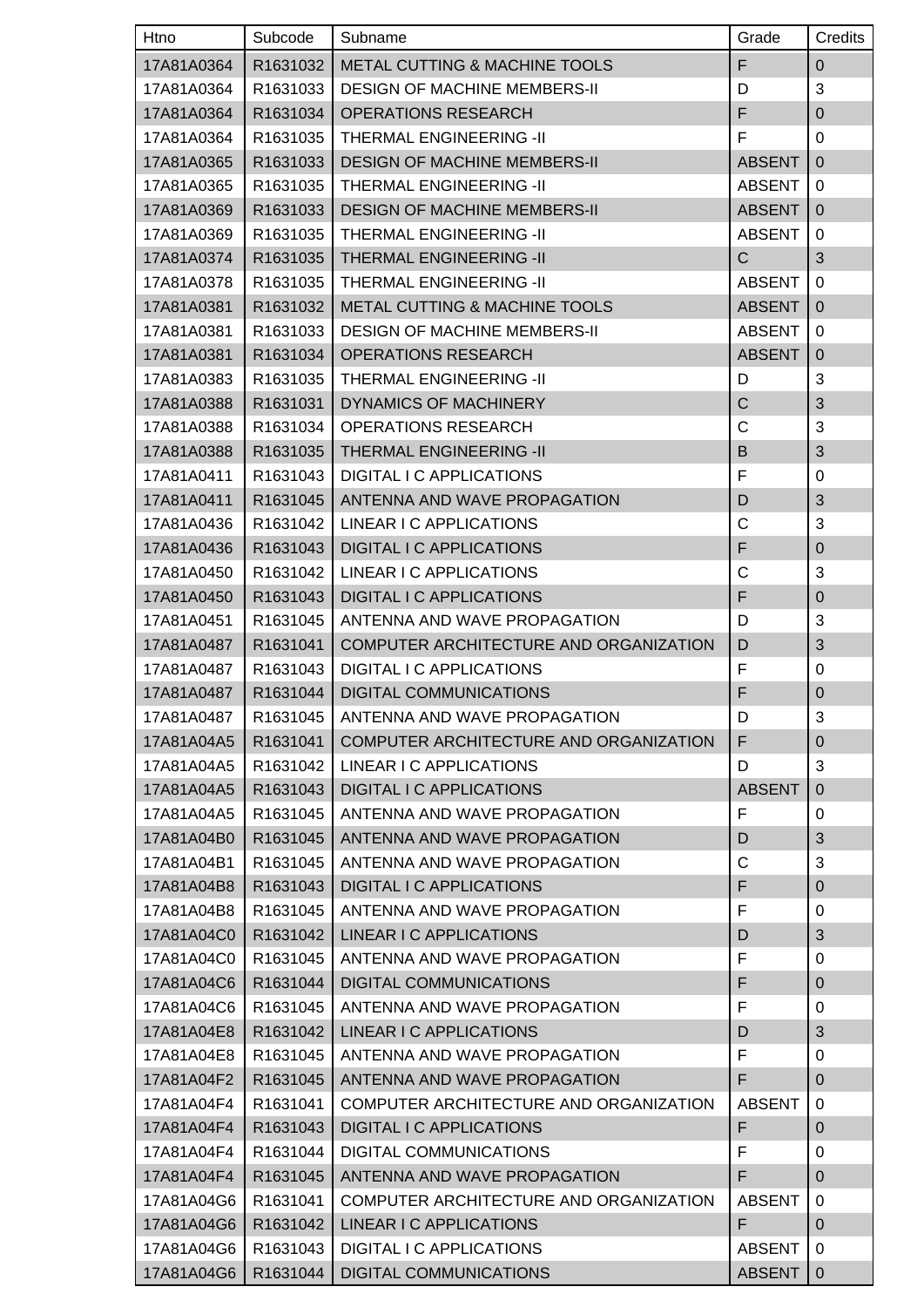| Htno       | Subcode  | Subname                                            | Grade          | Credits        |
|------------|----------|----------------------------------------------------|----------------|----------------|
| 17A81A04G6 | R1631045 | ANTENNA AND WAVE PROPAGATION                       | F              | 0              |
| 17A81A04H3 | R1631041 | COMPUTER ARCHITECTURE AND ORGANIZATION             | D              | $\mathfrak{B}$ |
| 17A81A04H3 | R1631042 | LINEAR I C APPLICATIONS                            | $\mathsf{C}$   | $\mathfrak{S}$ |
| 17A81A0569 | R1631052 | <b>UNIX PROGRAMMING</b>                            | F              | $\mathbf 0$    |
| 17A81A0569 | R1631055 | <b>OPERATING SYSTEMS</b>                           | D              | 3              |
| 17A81A05B2 | R1631052 | <b>UNIX PROGRAMMING</b>                            | $\overline{C}$ | 3              |
| 17A81A05C3 | R1631052 | UNIX PROGRAMMING                                   | D              | 3              |
| 17A81A05D2 | R1631055 | <b>OPERATING SYSTEMS</b>                           | F              | $\mathbf 0$    |
| 17A81A05E5 | R1631054 | DATABASE MANAGEMENT SYSTEMS                        | D              | $\mathfrak{S}$ |
| 17A81A05G8 | R1631055 | <b>OPERATING SYSTEMS</b>                           | D              | 3              |
| 17A85A0114 | R1631013 | <b>STRUCTURAL ANALYSIS -II</b>                     | <b>ABSENT</b>  | $\mathbf 0$    |
| 17A85A0114 | R1631014 | <b>DESIGN &amp; DRAWING OF REINFORCED CONCRETE</b> | <b>ABSENT</b>  | $\mathbf 0$    |
| 17A85A0122 | R1631011 | <b>MANAGEMENT SCIENCE</b>                          | <b>ABSENT</b>  | 0              |
| 17A85A0206 | R1631021 | POWER SYSTEMS-II                                   | F              | $\mathbf 0$    |
| 17A85A0206 | R1631023 | <b>SIGNALS AND SYSTEMS</b>                         | F              | 0              |
| 17A85A0206 | R1631024 | <b>PULSE &amp; DIGITAL CIRCUITS</b>                | F              | $\mathbf 0$    |
| 17A85A0206 | R1631025 | POWER ELECTRONICS                                  | C              | 3              |
| 17A85A0214 | R1631022 | <b>RENEWABLE ENERGY SOURCES</b>                    | F              | $\mathbf 0$    |
| 17A85A0214 | R1631023 | <b>SIGNALS AND SYSTEMS</b>                         | F              | 0              |
| 17A85A0214 | R1631024 | <b>PULSE &amp; DIGITAL CIRCUITS</b>                | F              | $\pmb{0}$      |
| 17A85A0214 | R1631025 | POWER ELECTRONICS                                  | F              | 0              |
| 17A85A0242 | R1631023 | <b>SIGNALS AND SYSTEMS</b>                         | F              | $\pmb{0}$      |
| 17A85A0242 | R1631025 | POWER ELECTRONICS                                  | F              | $\mathbf 0$    |
| 18A85A0108 | R1631013 | <b>STRUCTURAL ANALYSIS -II</b>                     | C              | $\sqrt{3}$     |
| 18A85A0208 | R1631023 | <b>SIGNALS AND SYSTEMS</b>                         | D              | 3              |
| 18A85A0232 | R1631024 | <b>PULSE &amp; DIGITAL CIRCUITS</b>                | F              | $\mathbf 0$    |
| 18A85A0252 | R1631024 | PULSE & DIGITAL CIRCUITS                           | C              | $\mathbf{3}$   |
|            |          | 18A85A0256   R1631021   POWER SYSTEMS-II           | D              | $\sqrt{3}$     |
| 18A85A0256 | R1631024 | <b>PULSE &amp; DIGITAL CIRCUITS</b>                | C              | 3              |
| 18A85A0258 | R1631021 | <b>POWER SYSTEMS-II</b>                            | D              | $\mathfrak{B}$ |
| 18A85A0258 | R1631023 | SIGNALS AND SYSTEMS                                | F              | 0              |
| 18A85A0258 | R1631024 | <b>PULSE &amp; DIGITAL CIRCUITS</b>                | F              | $\pmb{0}$      |
| 18A85A0315 | R1631035 | THERMAL ENGINEERING -II                            | C              | 3              |
| 18A85A0330 | R1631031 | <b>DYNAMICS OF MACHINERY</b>                       | F              | $\mathbf 0$    |
| 18A85A0330 | R1631033 | <b>DESIGN OF MACHINE MEMBERS-II</b>                | F              | 0              |
| 18A85A0339 | R1631035 | THERMAL ENGINEERING -II                            | F              | 0              |

\*\*Note:1)[Last Date to apply for Recounting/Revaluation/Challenge Revaluation is : 13-11-2021 ]

\*\* Note:\*\*

\* -1 in the filed of externals indicates student is absent for the respective subject.

\* -2 in the filed of externals indicates student result Withheld for the respective subject.

\* -3 in the filed of externals indicates student involved in Malpractice for the respective subject.

Poplet a leby